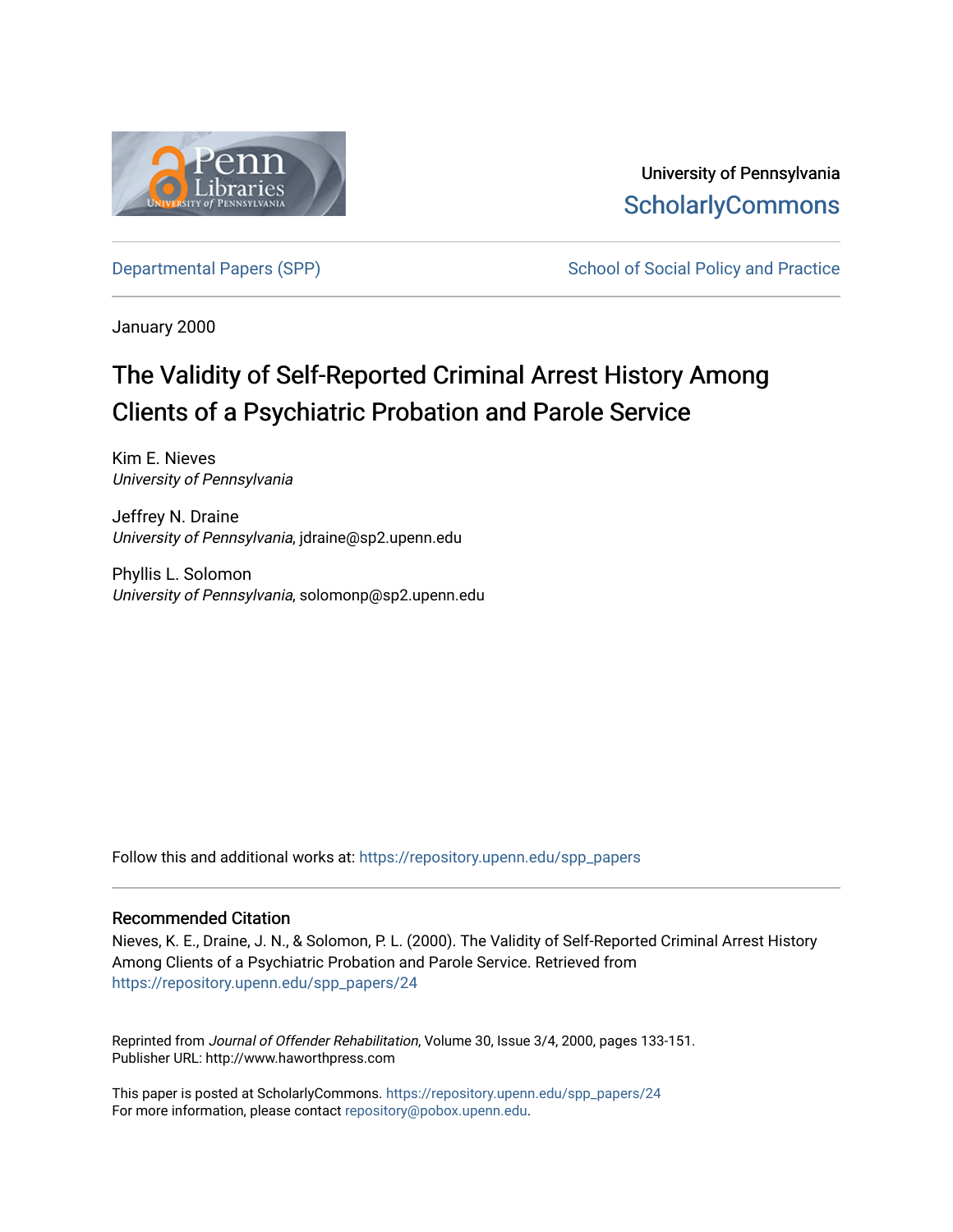## The Validity of Self-Reported Criminal Arrest History Among Clients of a Psychiatric Probation and Parole Service

## Abstract

Self-report data have consistently demonstrated acceptable reliability and validity in prior studies by exhibiting high correlations with other criterion related measures of criminal frequency and arrest history. Mental health factors and substance abuse factors are suspected to affect the quality and accuracy of self-reported data. This analysis sought to examine the impact of major mental illness and substance abuse factors on the validity of self-reported criminal history data as given by clients of a psychiatric probation and parole service. After controlling for socio-demographic variables, the number of officially recorded arrests, high number of lifetime hospitalizations and overall years spent in jail significantly explained the number of self-reported arrests. The predominance of the official record in explaining selfreported arrest history suggests that self-reported arrest history data given by a psychiatric offender population is as valid as that given by general offender populations. Substance abuse factors and mental illness factors did not affect the quality and accuracy of self-reported arrest history.

## Keywords

mental illness, offenders, self-report, truthfulness, accuracy, validity

## **Comments**

Reprinted from Journal of Offender Rehabilitation, Volume 30, Issue 3/4, 2000, pages 133-151. Publisher URL: http://www.haworthpress.com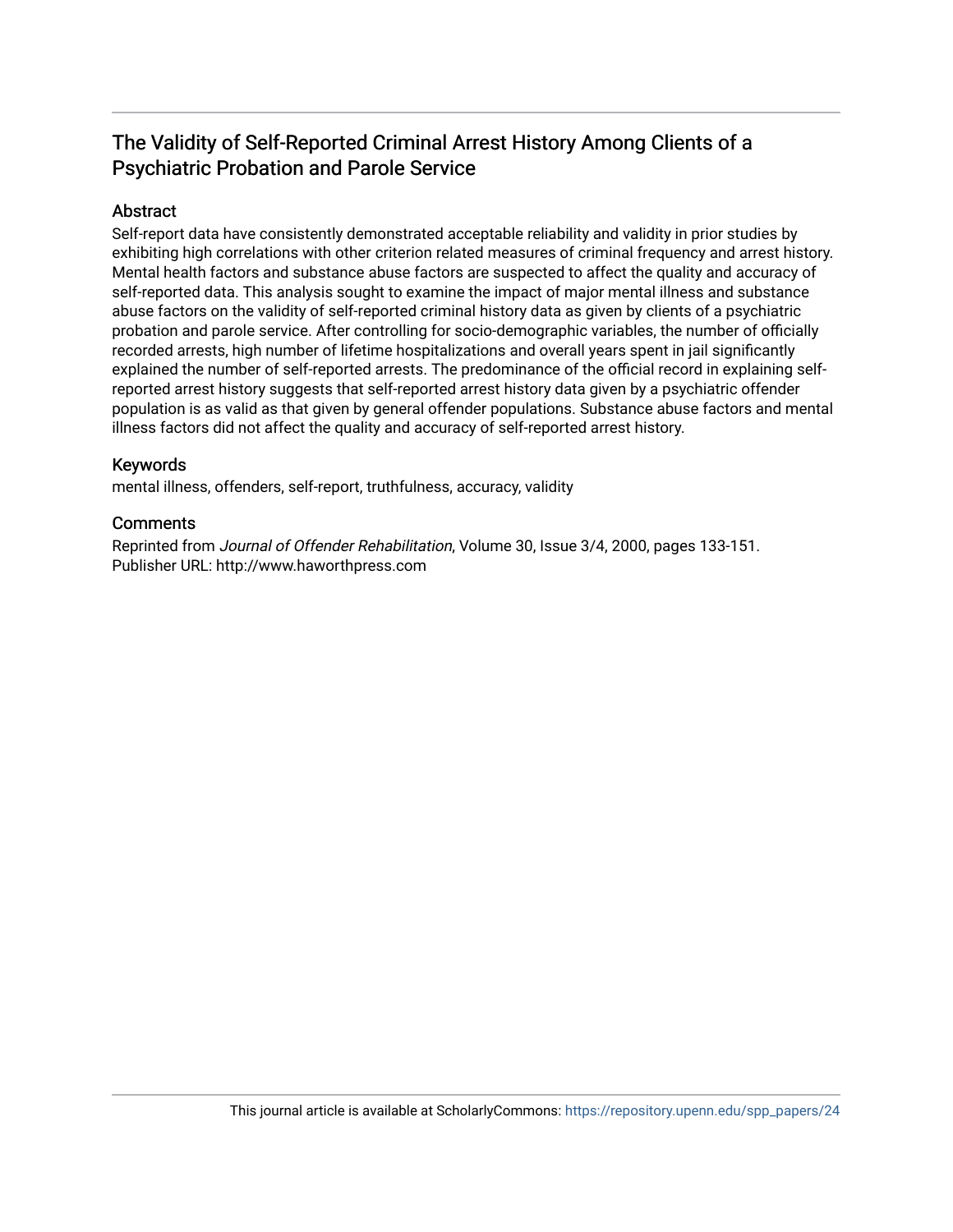**Journal of Offender Rehabilitation,** Vol. 30 (3/4), 2000. Pp. 133-151. E 2000 by The Haworth Press, Inc. All rights reserved.

## The Validity of Self-Reported Criminal Arrest History Among Clients of a Psychiatric Probation and Parole Service

KIM NIEVES University of Pennsylvania

JEFFREY DRAINE Center for Mental Health Policy and Services Research

PHYLLIS SOLOMON University of Pennsylvania

**ABSTRACT** Self-report data have consistently demonstrated acceptable reliability and validity in prior studies by exhibiting high correlations with other criterion related measures of criminal frequency and arrest history. Mental health factors and substance abuse factors are suspected to affect the quality and accuracy of self-reported data. This analysis sought to examine the impact of major mental illness and substance abuse factors on the validity of self-reported criminal history data as given by clients of a psychiatric probation and parole service. After controlling for socio-demographic variables, the number of officially recorded arrests, high number of lifetime hospitalizations and overall years spent in jail significantly explained the number of self-reported arrests. The predominance of the official record in explaining self-reported arrest history suggests that selfreported arrest history data given by a psychiatric offender population is as valid as that given by general offender populations. Substance abuse factors and mental illness factors did not affect the quality and accuracy of self-reported arrest history. *[Article copies available for a fee from The Haworth Document*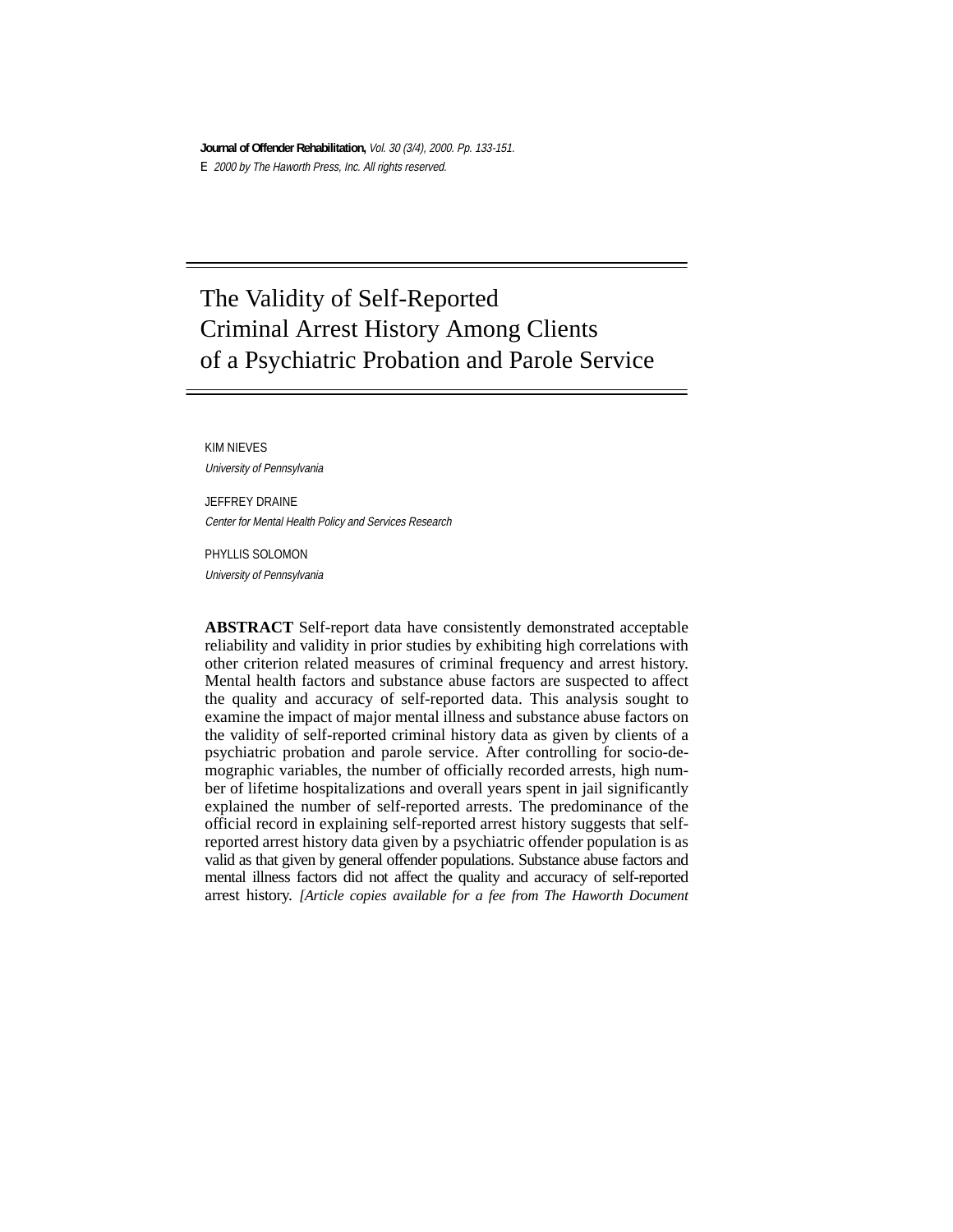#### *134 JOURNAL OF OFFENDER REHABILITATION*

*Delivery Service: 1-800-342-9678. E-mail address: <getinfo@haworthpressinc.com> Website: <http://www.haworthpressinc.com>]*

**KEYWORDS** Mental illness, offenders, self-report, truthfulness, accuracy, validity

Self-report has been the dominant technique used for measuring criminal behavior since its introduction in the 1950s by Short and Nye (1957). Self-report data have consistently demonstrated acceptable reliability and validity in prior studies by exhibiting high correlations with other criterion related measures of criminal frequency and arrest histories (Farrington, 1973; Hardt & Hardt, 1977; Horney & Marshall, 1992; Huizinga & Elliott, 1986; Maddux & Desmond, 1975; Mieczkowski, 1990; Weiss, 1998). Nevertheless, the representativeness of self reported individual criminal behavior of actual criminal behavior is wholly contingent on the level of disclosure offered by the respondent. Specific subject characteristics are of particular concern given the potential for features such as substance abuse or mental illness to impact the respondent's ability or willingness to be truthful. This examination will explore the effects of major mental illness and substance abuse factors on the validity of self-reported criminal history data as given by clients of a psychiatric probation and parole service. While acceptable levels of the validity of self-report data among general offender populations has been repeatedly supported, the applicability of these findings to offenders with mental illness has not yet been sufficiently examined.

#### *EMPLOYMENT OF SELF-REPORT DATA*

The continued regard for self-report as a sound measure of criminal history is based on the growing awareness of the limitations of official records (Hindelang, Hirschi & Weis, 1981). The primary limitation of official records as a data source is the narrowness of the event description. Criminal events are generally reduced to charges or police reports, omitting important information, such as the extent of victim injury, precedents, victim-offender relationship, presence or absence of drugs or alcohol and mental status of the offender (Convit, O'Donnell & Volavka, 1990). Self-report data provide a more comprehensive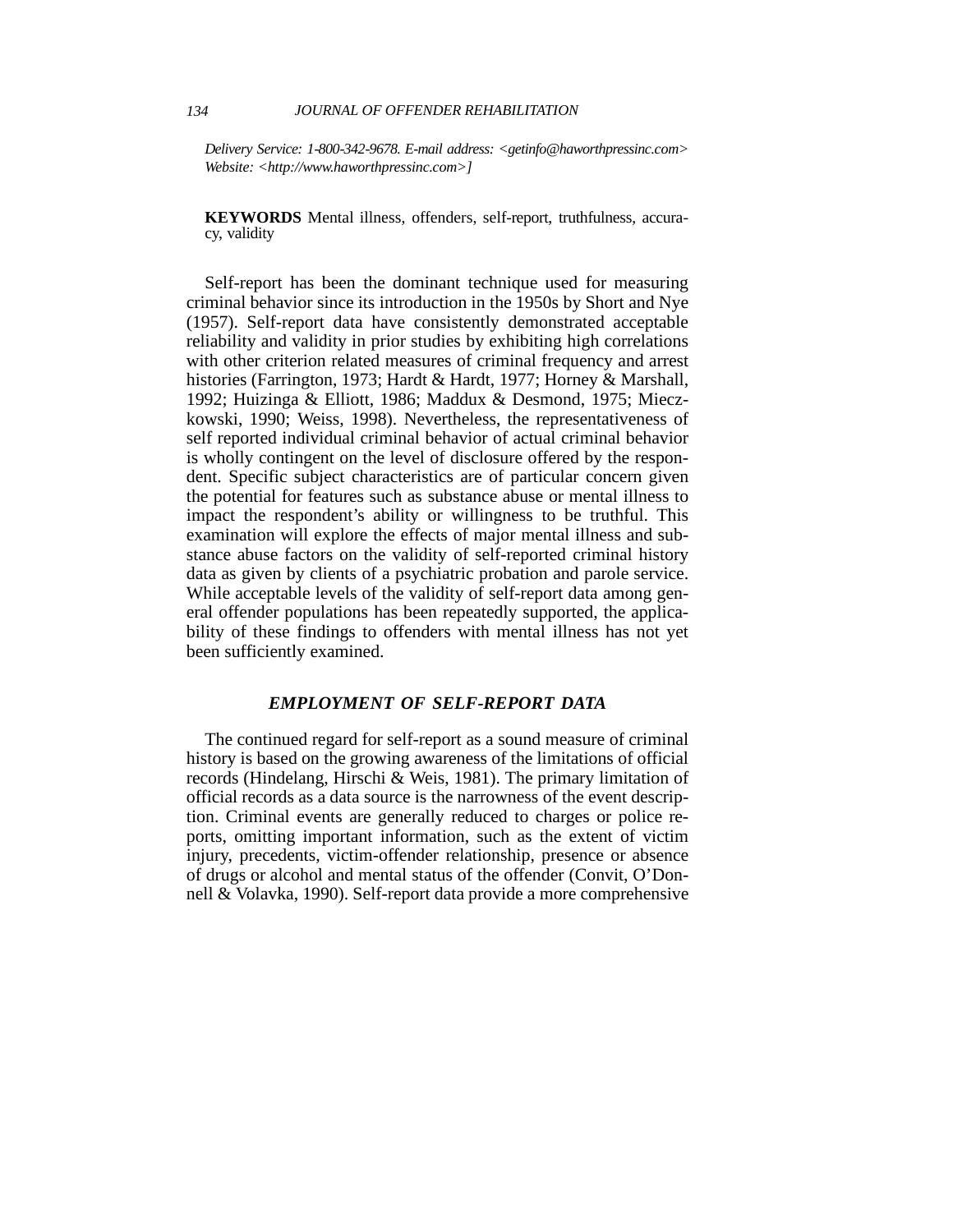overview of the event and allows the incorporation of pertinent contextual factors.

A second major criticism of official records refers to their limited tally of observed behaviors which omit the scope and frequency of undetected criminal acts. Self-report is employed as a means of probing more fully the precursors, habitual behaviors and related events which reflect actual rates of individual criminality not associated with official detection.

Lastly, official records are regarded as frequently inaccurate due to human error. Records can be lost, incorrectly recorded during data entry or assigned to the wrong individual. These types of chance errors most often result in under-reporting of criminal history when based on official records. Regardless of these limitations, official records may be the best available criterion to measure the validity of alternative sources of criminal history. The correspondence between two data sources is recognized as a measure of concurrent validity.

Mental illness and substance abuse are suspected to influence the quality and truthfulness of self-report data, suggesting that affected respondents are not competent to provide accurate reports of their experiences and behaviors. Given the reliance of offender research on self-report data to generate directions for public policy and funding for intervention strategies, the validity and limitations of such data need to be comprehensively examined for applicability to various offender types and for the effects of offender characteristics.

#### *Influence of Mental Illness on Self-Report of Criminal Activity*

The range of correlations found between self-report of criminal activity and official reports of criminal activity in the general offender population vary between .66 (Wyner, 1977) and .80 (Hindelang et al.). Convit and colleagues (1990) found the concurrent validity between the self-reported criminal activity of psychiatric inpatients with their official records to be significantly better than chance alone, but not as high as that of non-psychiatric respondents. Convit's small sample  $(N =$ 41) limits explanation of certain findings. For those subjects reporting criminal arrests where none were officially recorded, all of these were diagnosed with schizophrenia. As there were only nine subjects in this group, it is not clear whether diagnosis of schizophrenia is responsible for the lack of correlation or whether a larger sample could expand the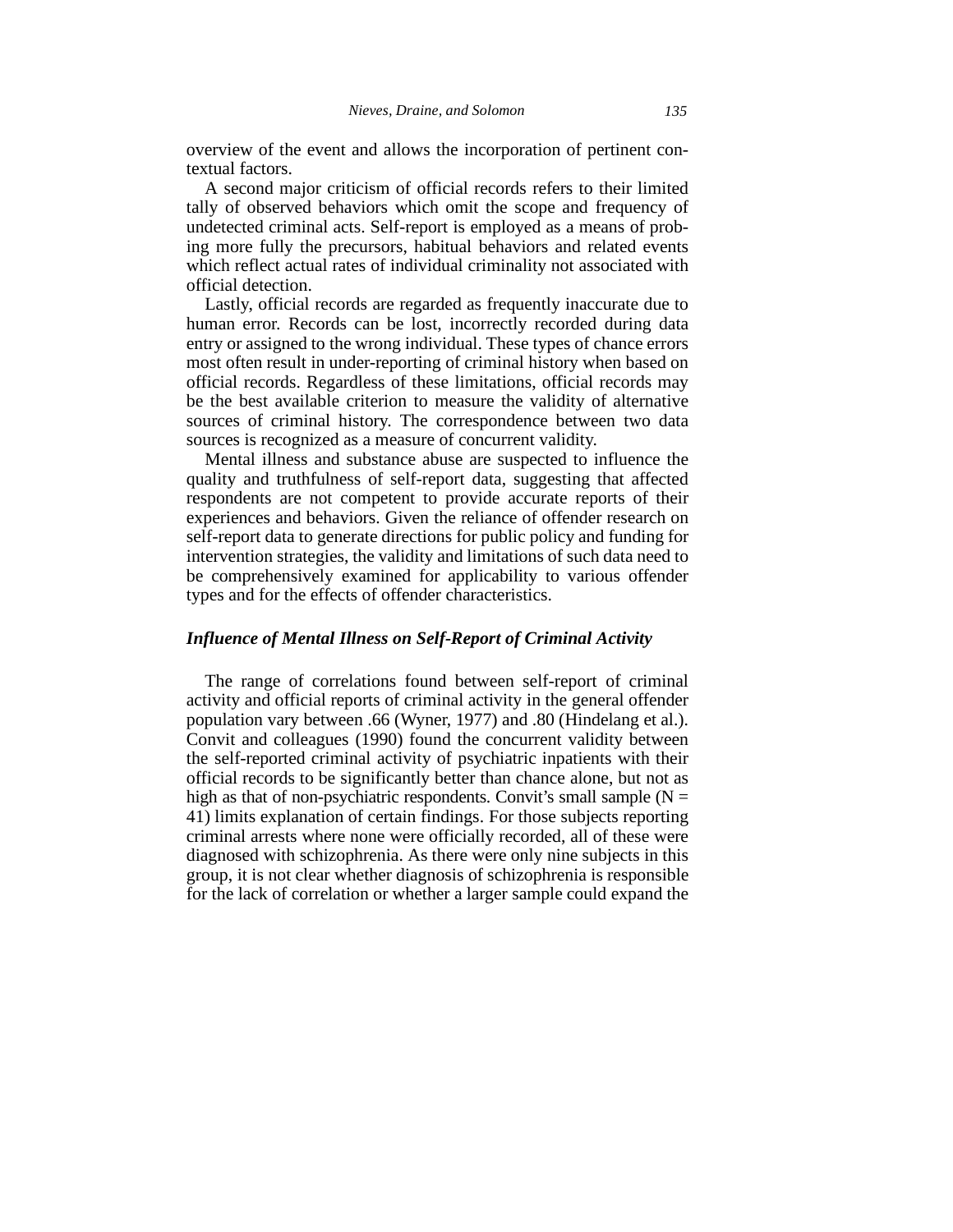range of possible explanations and provide support for other factors influencing the validity of self-report by persons with schizophrenia.

Further, the experience of psychosis may affect the respondent's recall. Both memory and interpretation of past events can be distorted as a function of inconsistent reality testing and cognitive deficits. While Weiss and colleagues (1998) found high concurrent validity between self-report of substance use patterns and urinalyses in nonpsychotic dually diagnosed subjects in a treatment setting, others have found limitations to the self-reports of psychotic patients (Shaner et al., 1993). Symptomatic respondents may exhibit difficulties processing and responding to requests for detailed information, invalidating many of their responses to interview or questionnaire items. Questions are still raised as to the competence of persons with severe mental illness to participate in research as fully informed, consenting participants. Exploring this population's capacity to provide accurate selfreport data informs the larger debate regarding the utility of including persons with mental illness as competent voices in mental health research. The extent to which specific mental illness diagnoses affect self-report data has not been addressed in prior research.

#### *The Influence of Substance Abuse on the Validity of Self-Report*

Professional practitioners have made proverbial the saying, *How can you tell when a junkie is lying? His lips are moving*. Such traditional wisdom, however, is not supported by the empirical literature regarding the self-report of substance abusers. Maddux and Desmond (1975) described the correspondence between two independent data sources with self-report components of twelve life history variables of chronic heroin users. Their findings demonstrated high correspondence between sources on most variables, except the number of lifetime arrests and number of treatment encounters. The authors conclude that overall, heroin/opioid users report valid information in a self-report format. However, due to the dynamics of their addiction, some may under-report certain information as a result of their reliance on denial and minimization as primary defense mechanisms. Conversely, drug users in treatment settings may over-report abuse frequency in an effort to expedite and secure treatment services.

Mieczkowski's (1990) review of the literature on validity of selfreported drug use in criminal justice settings noted that cocaine use is less likely to be accurately reported than marijuana and heroin use.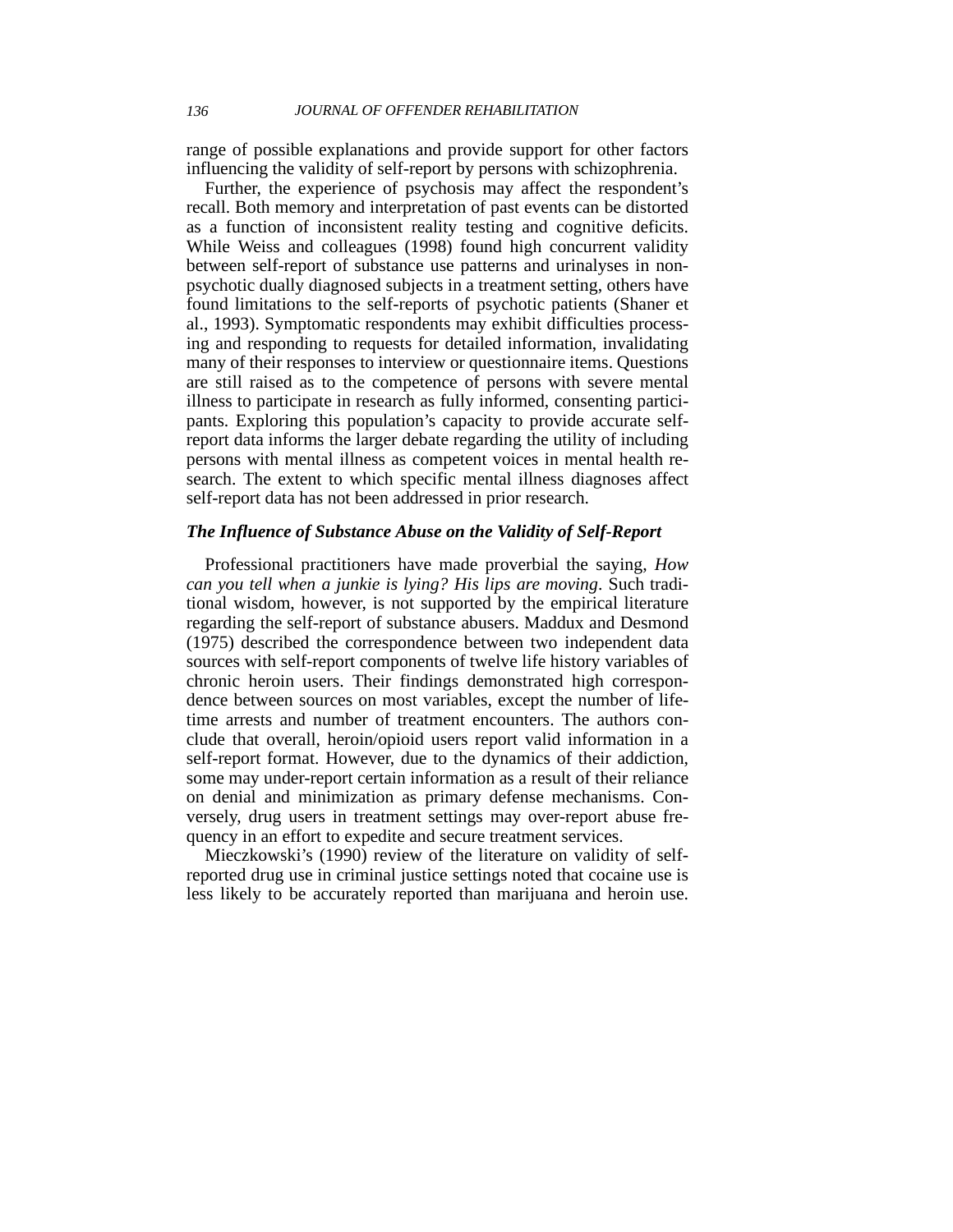The tendency to under-report cocaine use in criminal justice settings is supported by Feucht, Stephens and Walker (1994) and later replicated by Mieczkowski (1997). Criminal justice settings, as opposed to treatment settings, provide a disincentive to honest reporting where admission of drug use may have more negative than positive consequences, such as disciplinary action, violation of probation or parole, or a return to court or jail. The costs and benefits of truthful reporting are salient dynamics in the assessment of self-report validity of substance abuse data (Babor, Brown & DelBoca, 1990).

#### *Objectives of the Present Analysis*

The present analysis examined the impact of mental illness and substance abuse factors on self-report data of criminal history among psychiatric probationers and parolees. Sociodemographic characteristics, official criminal history record, clinical psychiatric factors and substance abuse factors were employed as explanatory variables. One objective of the present analysis was to extend the applicability of prior validity research on general offender self-report to the psychiatric offender population. The second objective was to determine the extent to which mental illness and substance abuse factors explained discrepancies between the self-reported data and official record data, when controlling for sociodemographic characteristics. Thirdly, the analysis sought to identify specific categories of major mental illness most likely to effect over- or under-reporting of arrest history.

#### *METHODS*

#### *Setting*

The study consecutively sampled persons who were assigned to psychiatric probation and parole (PPP) in the court of a large city. Because the psychiatric probation and parole unit is a specialized law enforcement unit rather than clinical facility, clients are neither diagnostically assessed nor treated for psychiatric disorders. Clients are referred to the psychiatric probation and parole units from a number of sources for a variety of reasons, including being or having been treated for a mental illness. Clients may be assigned to this unit who do not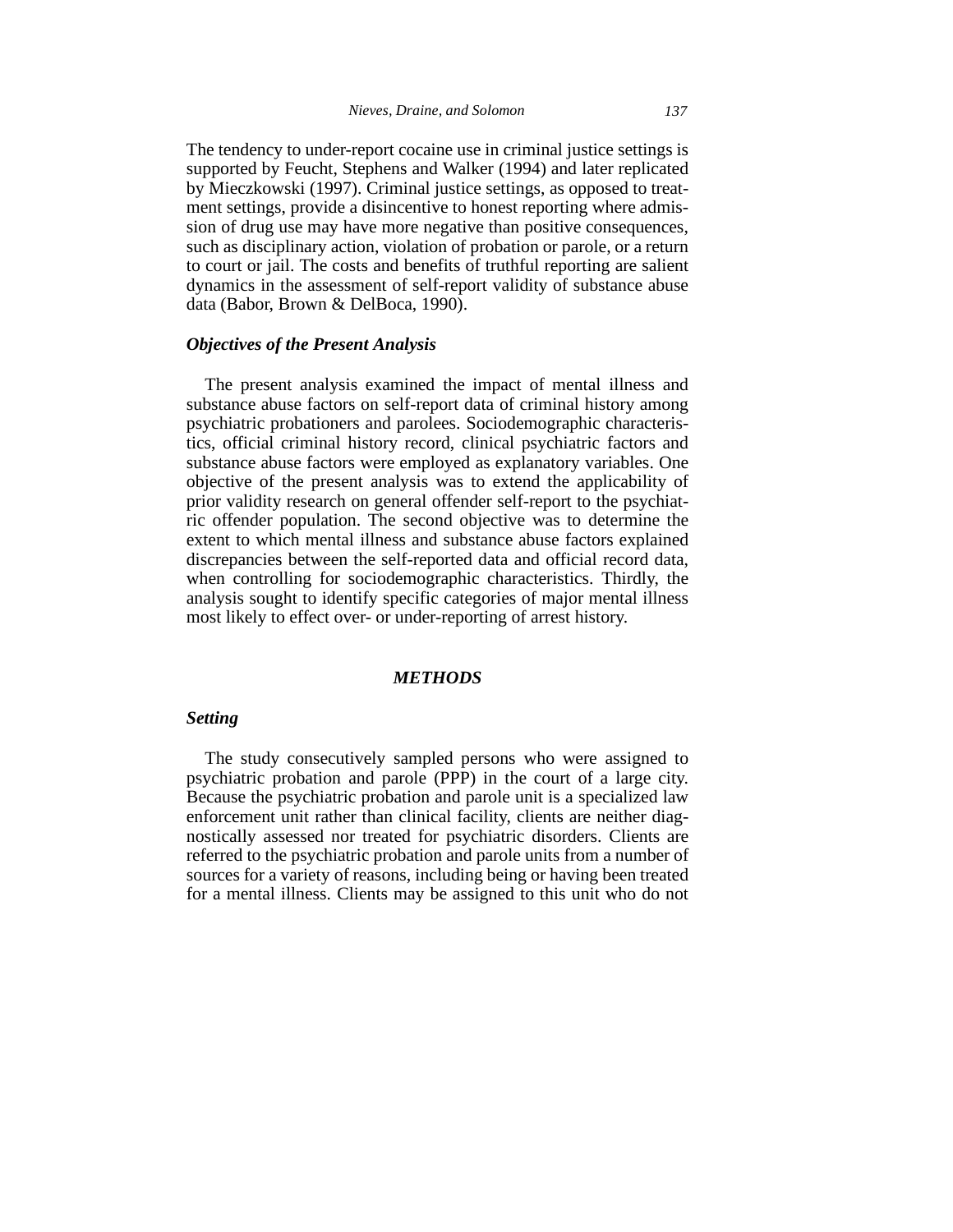have any psychiatric illness, and who have never been in psychiatric treatment. Consequently, there is likely to be an optimum variance in psychiatric diagnoses, mental health treatment history, criminal history, and criminal behavior.

This setting afforded an opportunity to assess the relationship of mental illness, substance abuse and criminal factors among a criminally involved population. Clients could be on probation, parole, or both probation and parole. Because these were county level probation and parole units, parole cases were for sentences of less than 2 years. Sentences of 2 years or longer are supervised by the state parole board. Thus, in this setting, the population supervised on parole was similar to those supervised on probation in terms of criminal involvement. In addition, officers managed both probation and parole cases in a similar fashion.

### *Sample*

Each subsequent new admission to PPP was approached for consent to participate in the study. New clients were defined as those individuals who were new to PPP; returning to the community from an imprisonment, but continuing to be supervised by PPP; or current clients who acquired a new conviction and probation sentence.

A research worker was stationed daily at PPP to conduct screening interviews for eligibility to participate in a study examining incarceration of individuals with a major psychiatric diagnosis. In addition to taking referrals from officers, the research worker monitored the intake logs and the client sign-in sheets for new clients to be approached for consent to the screening portion of the study. One hundred and eleven potential participants refused consent for the screening. This represents a 25% rate of refusal. Refusers did not differ from those who consented by age, ethnicity, gender, or the interaction of gender and ethnicity. Sample recruitment began in February 1995 and concluded by July 1997, at which point a sample of 250 eligible participants was obtained.

At the initiation of sampling, PPP had 874 clients being served by 10 probation officers. Twenty-seven percent of these PPP clients were female, 70% were African-American, 3% Hispanic (there was a specialized Hispanic unit serving many Spanish-speaking clients), and 1% Asian or other. As indicated by Table 1, the sample appears to be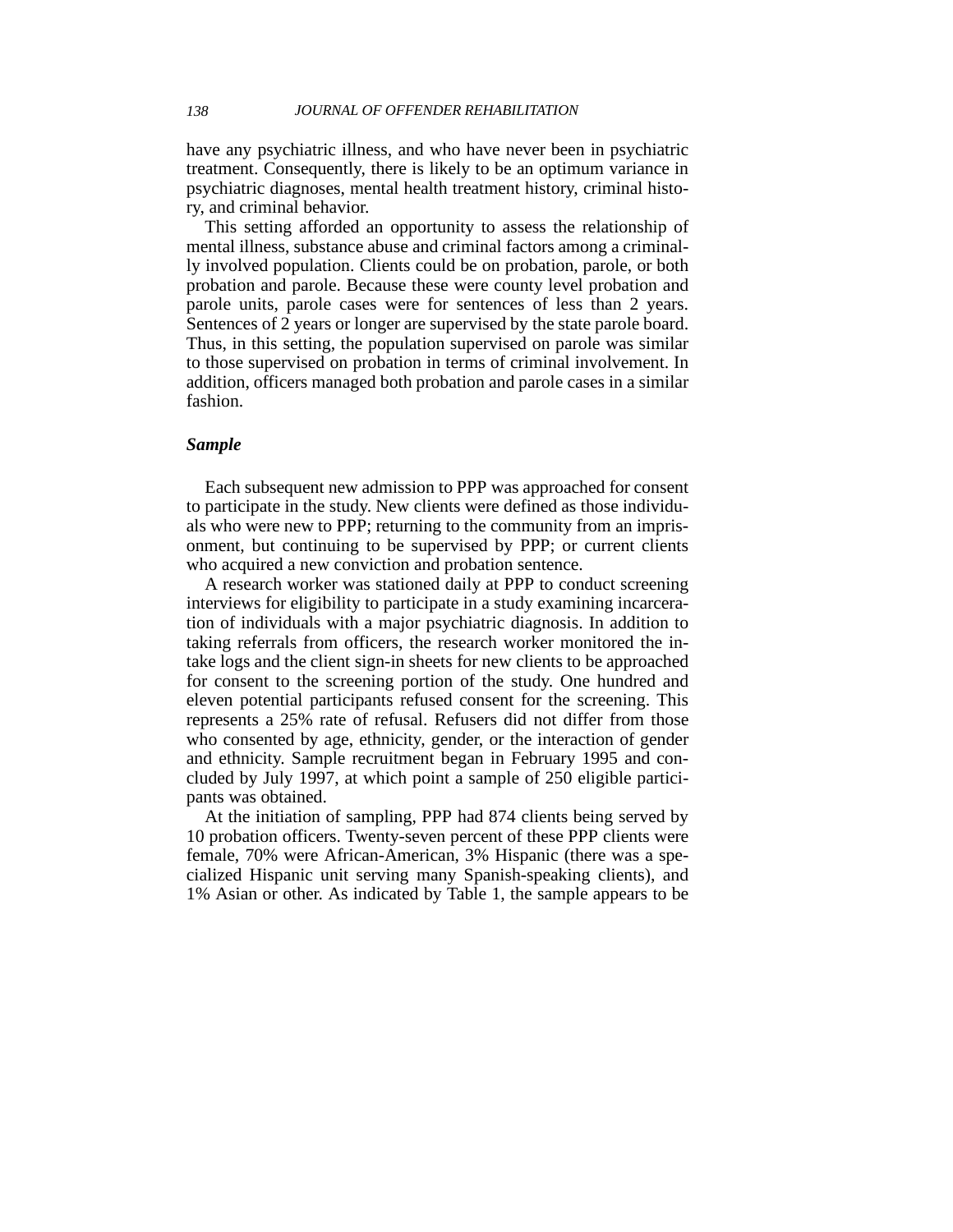| v                                    | Table 1: Socio-Demographic, Clinical and Criminal History<br><b>Characteristics of the Sample</b> |       |           |  |
|--------------------------------------|---------------------------------------------------------------------------------------------------|-------|-----------|--|
| Variable                             | N                                                                                                 | n     | %         |  |
| Ethnicity                            |                                                                                                   |       |           |  |
| African American                     | 249                                                                                               | 161   | 64.7      |  |
| White                                | 249                                                                                               | 57    | 22.9      |  |
| Hispanic/Latino                      | 249                                                                                               | 20    | 8.0       |  |
| Asian/Mixed/Other                    | 249                                                                                               | 11    | 4.4       |  |
| Male                                 | 249                                                                                               | 182   | 73.1      |  |
| No prior psychiatric hospitalization | 247                                                                                               | 72    | 29.1      |  |
| Now on psychiatric medication        | 250                                                                                               | 139   | 56.3      |  |
|                                      | N                                                                                                 | м     | <b>SD</b> |  |
| Age                                  | 247                                                                                               | 34.56 | 9.09      |  |
| Years of education                   | 249                                                                                               | 11.13 | 2.40      |  |
| Age at first arrest                  | 247                                                                                               | 23.45 | 20.10     |  |
| Number of juvenile arrests           | 242                                                                                               | 1.67  | 3.55      |  |
| Total time spent in jail (years)     | 248                                                                                               | 2.08  | 2.90      |  |

representative of the caseload of PPP regarding sociodemographic characteristics.

#### *Interviews*

The screening and baseline interviews collected data on basic sociodemographic characteristics, and the history and recent status of psychiatric treatment, criminal arrest, criminal behaviors and substance abuse factors. Lifetime diagnosis based on the DSM-III-R was derived from the Quick Diagnostic Interview Schedule, or Q-DIS (Bucholz, Marion, Shayka, Marcus & Robins, 1996), a computerized version of the lengthier Diagnostic Interview Schedule (DIS). The DIS is a highly structured standardized interview that was developed to make diagnoses by three systems, including the DSM-III-R, and can be administered by clinicians or lay interviewers. It has been extensively used in a number of studies, including the Epidemiological Catchment Area Study (Bovings, Helzer, Croughan & Ratcliffe, 1981; Spengler & Wittchen, 1988). The Q-DIS can be administered more quickly than the DIS, without sacrificing accuracy, by classifying respondents as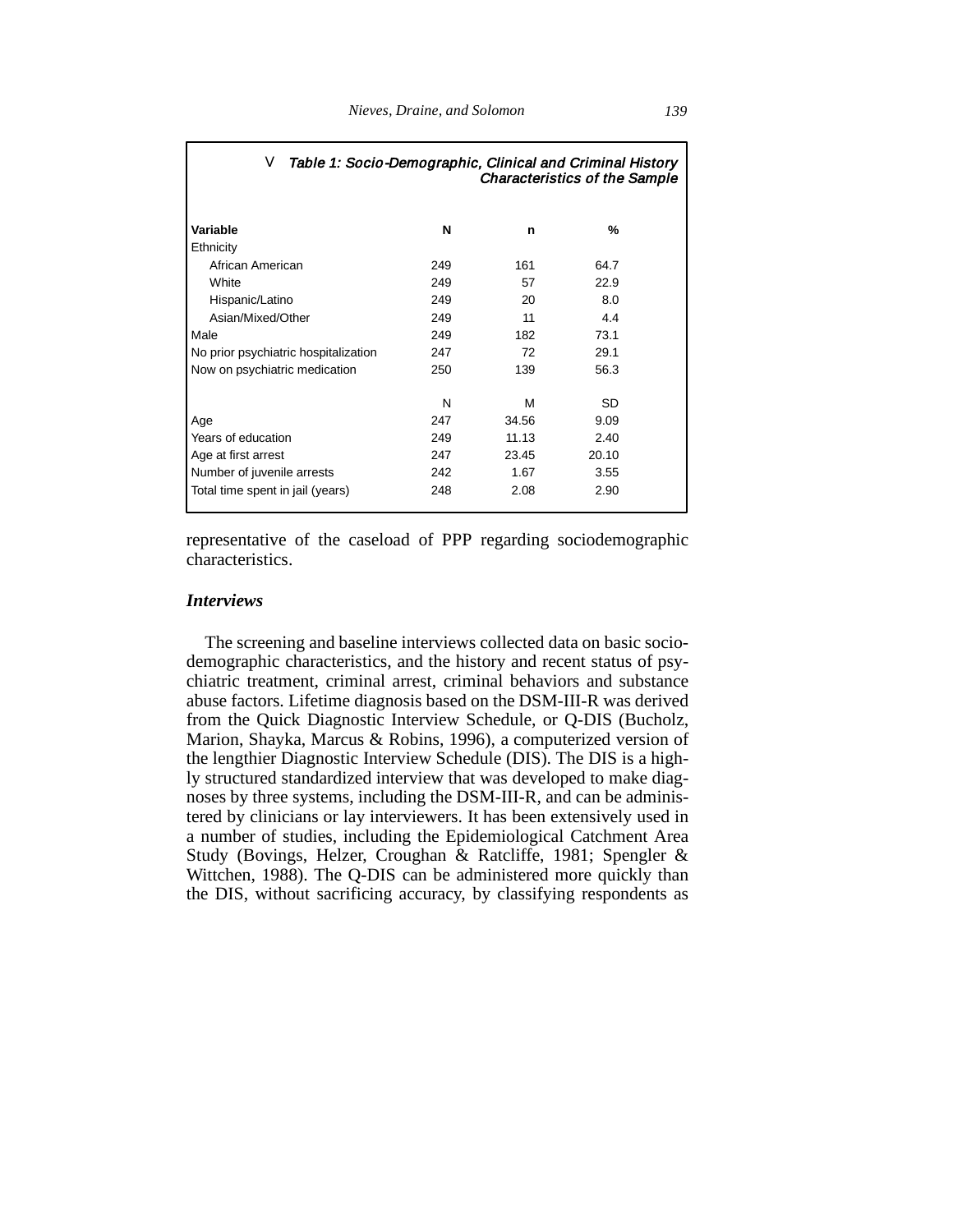#### *140 JOURNAL OF OFFENDER REHABILITATION*

cases or non-cases as soon as it can be determined whether a diagnosis can be made. These screenings employed the Depression, Mania, Schizophrenia, and Anti-social Personality portions of the Q-DIS. The interviewer read Q-DIS items to participants and entered their responses directly into the computerized program using a notebook computer. Eligibility for the study was then determined based on the Q-DIS lifetime diagnosis of schizophrenia or a major affective disorder, and respondents' voluntary consent to participate further.

In the interview, clients were asked their age at the time of their first arrest, number of juvenile arrests, number of lifetime arrests and for an estimate of the total amount of time spent in jail in their life. Regarding substance abuse, respondents were asked ''Do you think you have a problem with alcohol or drugs like wanting to stop using them and not being able to do so?'', whether they were using drugs or alcohol at the time of their arrest and specific usage patterns in the past thirty days. In corresponding interviews, probation officers were asked if they viewed the client as having a drug or alcohol problem and to rate the severity of the client's current substance use, ranging from abstinence to severe dependence. Table 2 summarizes the prevalence and variance of substance abuse factors in this sample.

|                                                                      | Table 2: Substance Abuse Factors<br>v |     |      |  |
|----------------------------------------------------------------------|---------------------------------------|-----|------|--|
| <b>Variables</b>                                                     | N                                     | n   | %    |  |
| Officer reports client to have<br>a drug problem                     | 248                                   | 32  | 12.8 |  |
| Officer reports client to have<br>an alcohol problem                 | 248                                   | 30  | 12.1 |  |
| Officer reports client to have<br>problems with alcohol and<br>drugs | 248                                   | 41  | 16.4 |  |
| Officer reports client has no<br>problem with substance abuse        | 248                                   | 145 | 58.0 |  |
| Client reports any alcohol or<br>drug problem                        | 250                                   | 41  | 16.4 |  |
| Client reports using more than<br>one substance in the past 30 days  | 250                                   | 45  | 18.0 |  |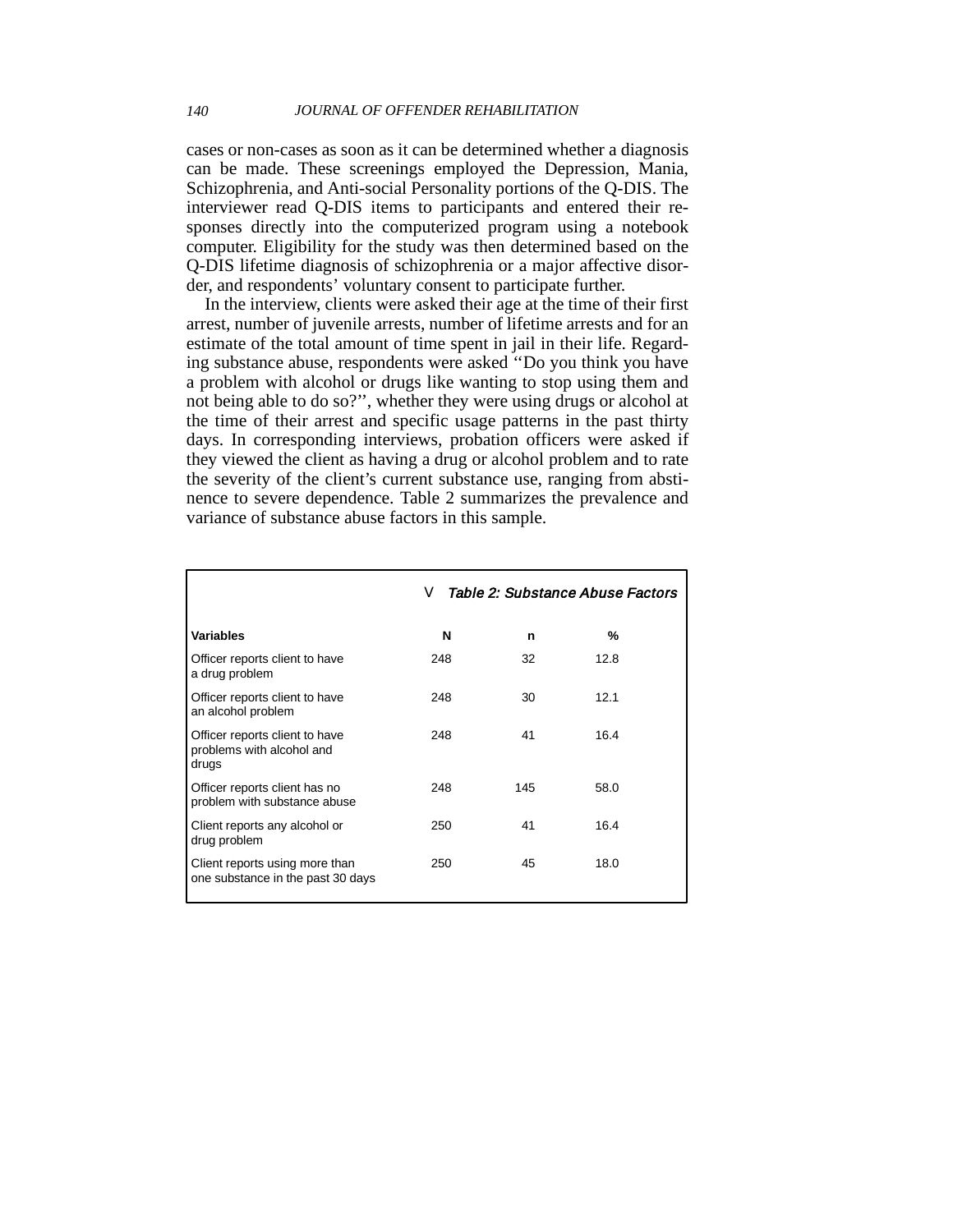#### *Official Record Data*

The official criminal arrest record for each respondent was accessed via the municipal court's computerized Court History File (CHF). The CHF lists the arrests of each participant within the county since 1965, including date of arrest, charges incurred, court disposition and probation and parole violations.

Perfect correlation between self-reported arrests and officially recorded arrests is not expected. Subjects may have arrests in surrounding counties or states not recorded in the CHF. This effect may be somewhat mitigated by the size of the municipality, which is a major urban center with an extraordinarily large jurisdiction. Furthermore, this particular population's reliance on and involvement with county social service agencies may well minimize mobility. Regular arrest incidents recorded in the CHF spanning 10, 20 and 30 years also supports characterization of this sample as relatively stationary, though local lifetime arrests outside the municipality are not accounted for in the official data. Furthermore, the CHF does not include juvenile arrest records. The official record data collected were limited to charges incurred from the age of 18 and above. Both of these limitations are standard to most official record reviews. Therefore, the results of this analysis are likely to be highly comparable to previous findings using official criminal records.

#### *Analysis*

Three analyses were conducted. The first analysis sought to extend the applicability of prior validity research on general offender self report to the psychiatric offender population. The number of lifetime arrests recorded in the Court History File (CHF) served as the official report which was correlated with self reported number of lifetime arrests. As the official report recorded only adult arrests, the variable, self reported lifetime arrests, was adjusted by subtracting the number of self reported juvenile arrests from the self-reported number of lifetime arrests to more accurately equate the question posited to respondents regarding lifetime number of arrests (''how many times have you been arrested in your lifetime?'') with the number of adult arrests recorded in the CHF.

The second analysis sought to determine the extent to which mental illness and substance abuse factors explained discrepancies between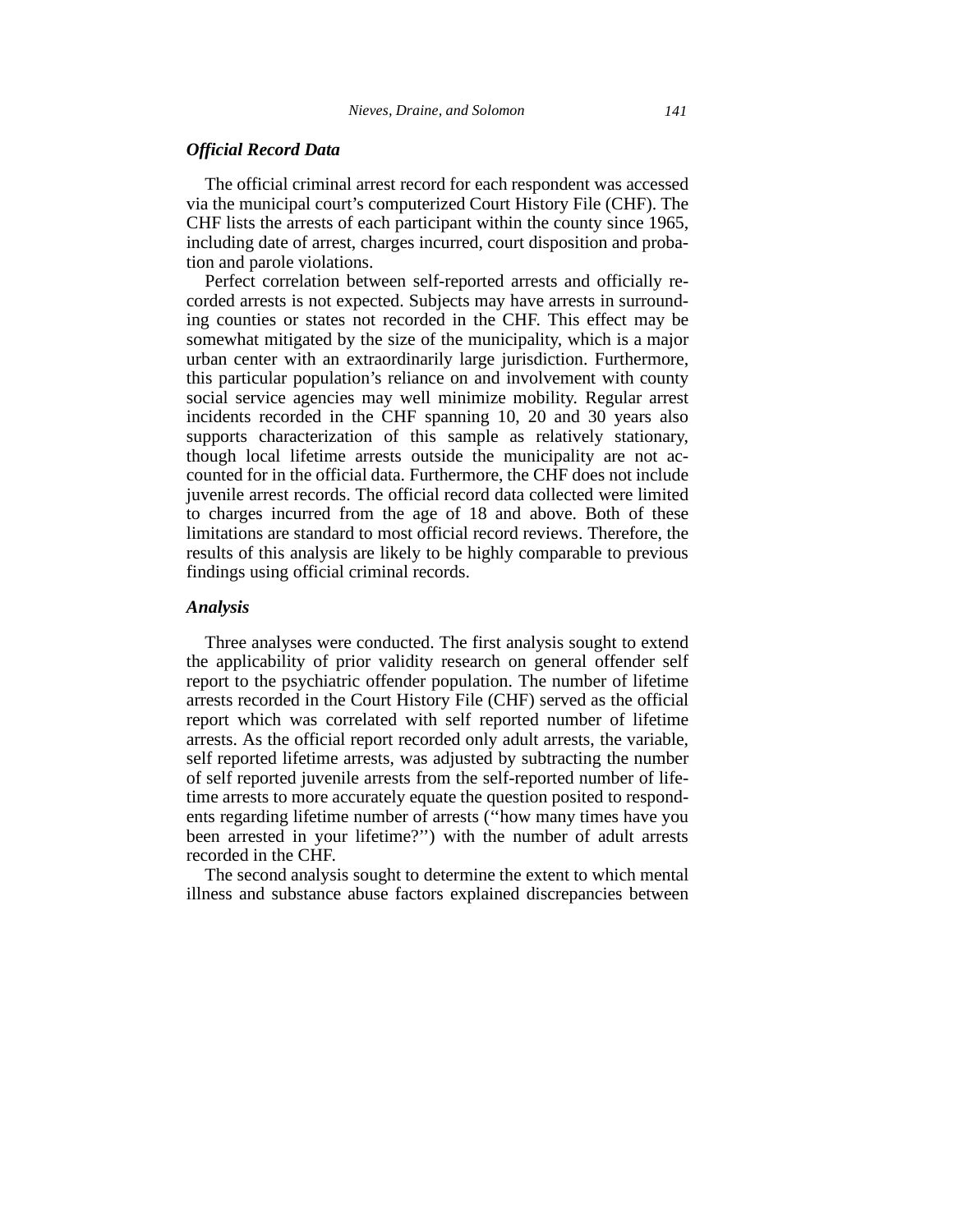the given self-report data and official record data, when controlling for sociodemographic characteristics. Hierarchical block regression analysis was used to model an explanation for discrepancies between an official record source and self-report data. While controlling for sociodemographic characteristics and accounting for the official criminal record, the impact of lifetime diagnosis, treatment history, substance abuse and criminal history on the remaining self-reported arrests were assessed. Preliminary analysis helped to delete non-significant clinical psychiatric, substance abuse and criminal history variables. Therefore, the conceptual blocks included only the strongest predictors in the final analysis. These blocks were constructed as follows:

- 1. *Sociodemographic characteristics:* Variables were age, male gender, African American ethnicity and years of education. African American was chosen as the indicator variable to represent ethnicity because it was the largest ethnic group in the sample.
- 2. *Official report:* The actual number of arrests recorded in the Court History File composed the official report variable. Given the skewed distribution, the variable was constructed as the number of officially reported lifetime arrests with negative inverse transformation.
- 3. *Diagnoses from Q-DIS:* Variables were overall indicators of Schizophrenia, Depression, Mania, and Antisocial personality disorder.
- 4. *Treatment history:* Variables were high number of lifetime hospitalizations, constructed as hospitalization events greater than the median of the sample  $(M = 2)$ , and probation officer assessment of medication compliance.
- 5. *Substance abuse:* Variables were self-reported problems with drugs, alcohol or both.
- 6. *Criminal history:* Variables were self-reported estimate of total time spent in jail or prison in life and ever arrested as a juvenile.

The dependent variable, self-reported lifetime arrests, constructed as the number of self-reported lifetime arrests minus the number of self-reported juvenile arrests, was highly skewed. A negative inverse transformation achieved a normal distribution while maintaining statistical comparability to the official report data.

The third analysis sought to identify specific categories of major mental illness most likely to effect over- or under-reporting of arrest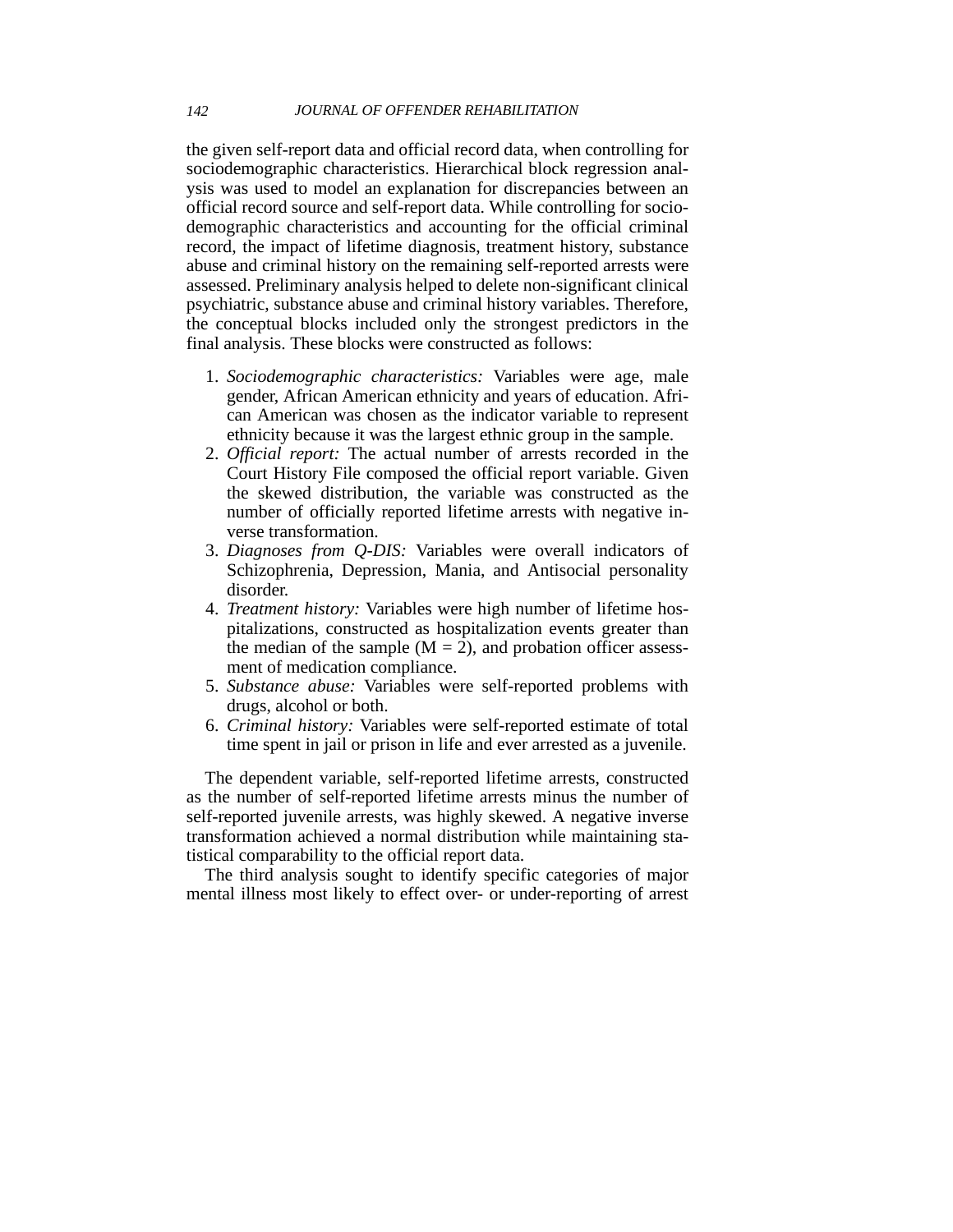history. The sample was divided according to Q-DIS diagnoses. Those subjects with more than one diagnosis were included in more than one subsample. The distribution of Q-DIS diagnoses is reported in Table 3. For each group, a correlation between self-reported number of arrests and official report of number of arrests was used to determine differences between groups and to measure the magnitude and direction of the discrepancies between official report and self-report records. Six variables were constructed to describe under-reporting and over-reporting. For each category the degree of discrepancy between the

| <b>Variables</b>                                                              |              |             |             | Standardized betas (As blocks of variables were entered) |             |             |
|-------------------------------------------------------------------------------|--------------|-------------|-------------|----------------------------------------------------------|-------------|-------------|
|                                                                               | Step 1       | Step 2      | Step 3      | Step 4                                                   | Step 5      | Step 6      |
| Male gender                                                                   | .258***      | $.206***$   | $.212***$   | $.212***$                                                | $.210***$   | $.207***$   |
| Age                                                                           | $.219***$    | .077        | .076        | .073                                                     | .070        | .049        |
| Extent of education                                                           | $\Pi$ .190** | $\Box$ .077 | $\Box$ .075 | $\Box$ .079                                              | $\Box$ .081 | .069        |
| African American                                                              | .003         | $\Box$ .037 | $\Box$ .039 | $\Box$ .047                                              | $\Pi$ .048  | .042        |
| Official number of arrests                                                    |              | .536***     | .505***     | .489***                                                  | .484***     | $.447***$   |
| Schizophrenia diagnosis                                                       |              |             | $\Box$ .023 | $\Box$ .004                                              | $\Box$ .010 | .009        |
| Depression diagnosis                                                          |              |             | $\Box$ .078 | .058                                                     | .064        | .053        |
| Mania diagnosis                                                               |              |             | .082        | .087                                                     | .085        | .069        |
| Antisocial diagnosis                                                          |              |             | .044        | .035                                                     | .029        | .015        |
| Extent complies with<br>medication (PO report)                                |              |             |             | .117                                                     | .113        | .096        |
| High number of lifetime<br>hospitalizations                                   |              |             |             | $\Box$ .109                                              | $\Box$ .110 | $\Box$ .073 |
| Reported any drug or<br>alcohol problem (self-report)<br>Estimated total time |              |             |             |                                                          | $\Box$ .32  | .17         |
| incarcerated in life<br>Ever arrested as a                                    |              |             |             |                                                          |             | .135        |
| juvenile                                                                      |              |             |             |                                                          |             | .090        |
| $R^2$                                                                         | .158         | .406        | .422        | .436                                                     | .437        | .460        |
| F                                                                             | 9.648        | 28.063      | 16.319      | 13.986                                                   | 12.803      | 11.939      |
| (df)                                                                          | (4,206)      | (5,205)     | (9,201)     | (11, 199)                                                | (12, 198)   | (14, 196)   |
| $R2$ for change                                                               |              | .249        | .016        | .014                                                     | .001        | .023        |
| F for change                                                                  |              | 85.828      | 1.379       | 2.437                                                    | .319        | 4.240       |
| (df)                                                                          |              | (1,205)     | (4,201)     | (2, 199)                                                 | (1, 198)    | (2, 196)    |

#### V Table 3: Regression Analysis Explaining Validity of Self-Reported Lifetime Arrests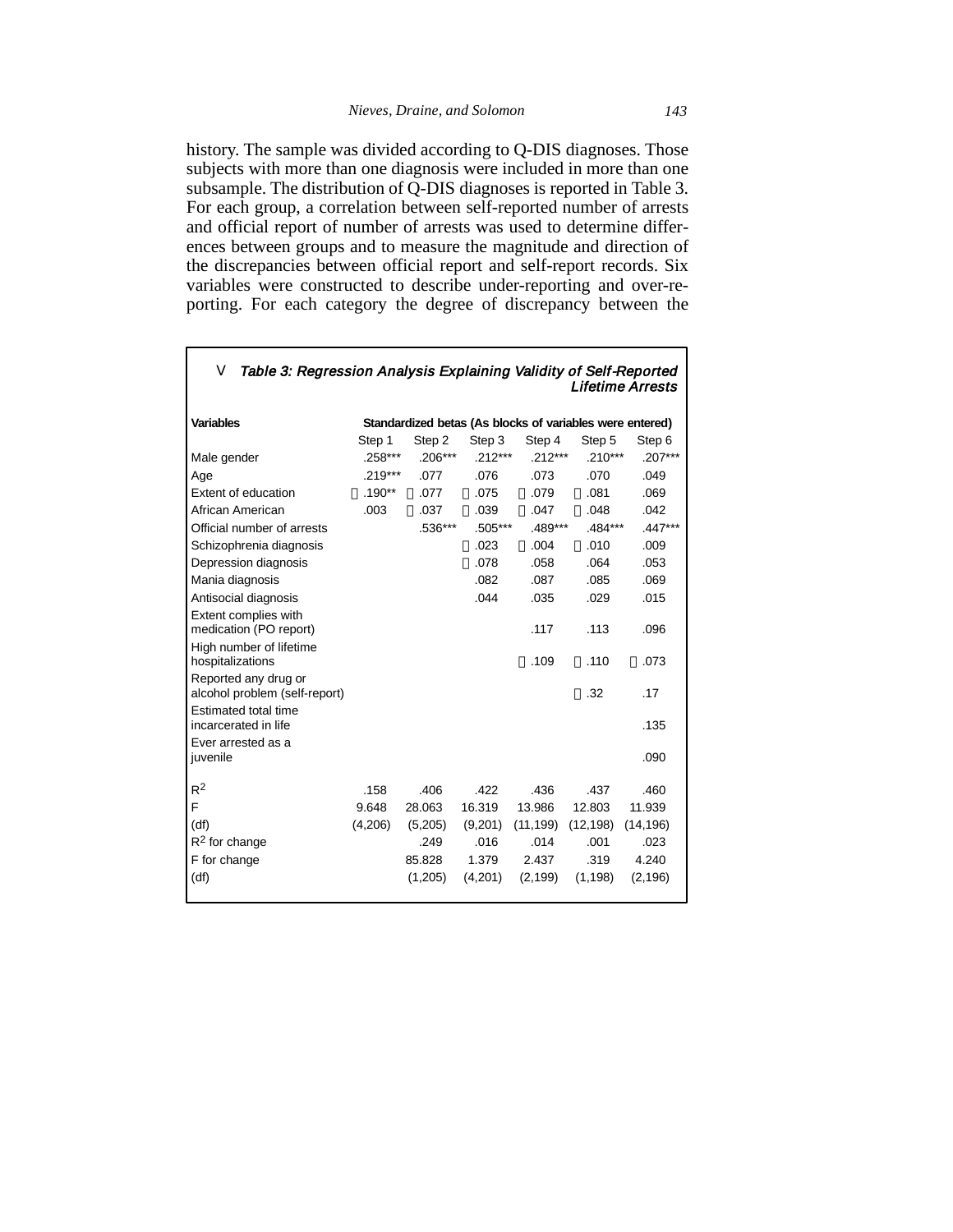official report and self-report record is described as differences of one, two, and three or more arrests. Frequencies of each category were used to describe the trends of under- or over-reporting detected in each group.

#### *RESULTS*

The first analysis sought to establish correlations between self-report data and official record data within a population of psychiatric offenders comparable to those found in prior research within the general offender population. In this sample of 250, the correlation between self-reported number of lifetime arrests and official report number of lifetime arrest was .669, significant at level  $p < .01$ .

The second analysis sought to examine the impact of mental illness and substance abuse factors on self-report data of criminal history. A hierarchical block regression analysis was used to model an explanation for self-report of number of lifetime arrests. Following the entry of sociodemographic controls, officially reported arrests were entered as the sole predictor in the second block to explain most of the variance in the dependent variable, self-reported arrests. Given the generally high correlations between self-report and official report of arrest history reported in the literature, and the significant correlation found in this sample  $(r = .669, p < .01)$ , it was correctly predicted that the official record would explain most of the self-report data.

It was expected that diagnosis would be the next most powerful explanatory block, followed closely by substance abuse factors. However, in this sample of psychiatric probationers and parolees, clinical factors had no significant explanatory power regarding self-reported arrest history data. Active symptomology was thought to perhaps be a better indicator than lifetime diagnosis of the respondents ability to provide accurate self-report data at the point of measurement. To test this, a block of variables reflecting active anxious, depressive and psychotic symptoms was entered, and substances used in the past thirty days. None of these variables added significantly to the model and the block was therefore eliminated.

In the fourth block, a high number of lifetime hospitalizations significantly contributed to explanation of self-reported arrests. Block five indicates that a problem with drugs or alcohol was not related to the validity of self-report data. The original block included severity of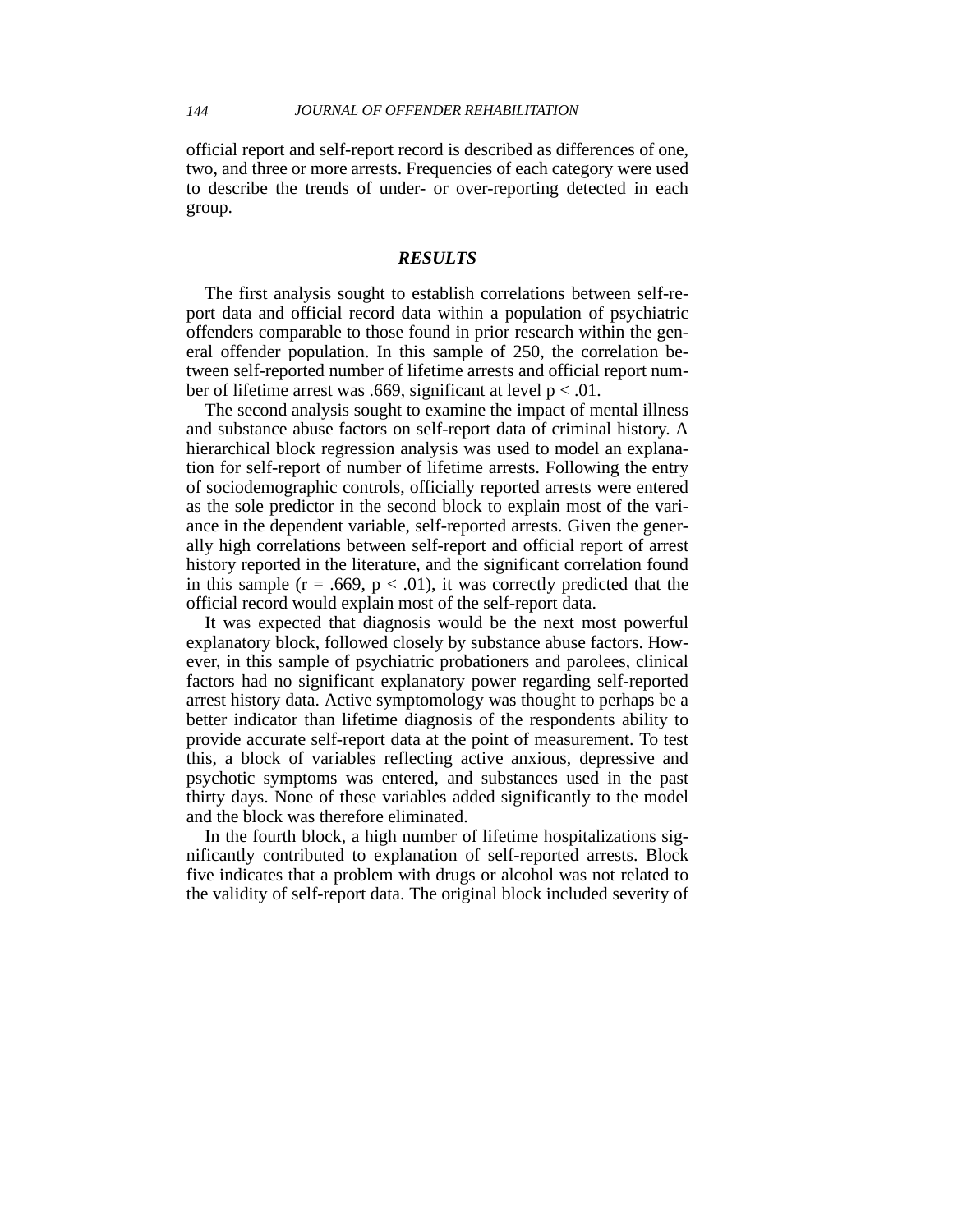substance abuse problem as rated by the probation officer and type of substance used. Neither contributed significantly to the explanatory power of the block and were thus eliminated in the final model. In block 6, total time spent in prison or jail in life emerged as the most significant explanatory variable other than the official record.

After all blocks of variables were entered, the resulting analysis was statistically significant, F (14, 196) = 11.94,  $p < .001$ , explaining 46% of the variance in self-reported arrest data. Table 3 summarizes the results of the analysis as each block of variables was entered. This table indicates that the largest portion of variance was explained by the official record data (25%). The only remaining criminal history variable of statistical significance ( $p < .01$ ), total amount of time spent in jail or prison in life, explained an additional 2% of the variance. In the final model, the significant factors beyond the official record which accounted for the accuracy of self-report data were high number of lifetime hospitalizations, total time incarcerated in life and having been arrested as a juvenile.

In the third analysis, specific categories of major mental illness were examined for differential effects on over- or under-reporting of arrest history. Though mental illness factors were statistically insignificant in the final model, the third analysis was conducted to describe the limited effects of mental illness diagnosis on the validity of selfreport. Table 4 summarizes the tendencies to over- and under-report within major mental illness categories, and presents the categorical correlations within each group. The lowest correlation between selfreported number of arrests and officially recorded number of arrests was found among subjects diagnosed with schizophrenia  $(r = .600)$ , though this statistic was still significant at  $p < .01$ . The relationship between schizophrenia and under-reporting by one arrest was statistically significant,  $2 = 4.38$ , p < .05. This significance disappeared when under-reporting was measured by a discrepancy of two or more arrests. Subjects diagnosed with antisocial personality disorder had a tendency to significantly over-report their arrest history by three or more arrests ( $r = .197$ ,  $p < .01$ ).

For each diagnostic category, the median number of self-reported arrests was lower than the median number of officially reported arrests. Table 4 summarizes the results for each diagnostic category. In the entire sample  $(N = 250)$ , 50.4% under-reported their number of arrests by one, however, only 17% qualified as under-reporters when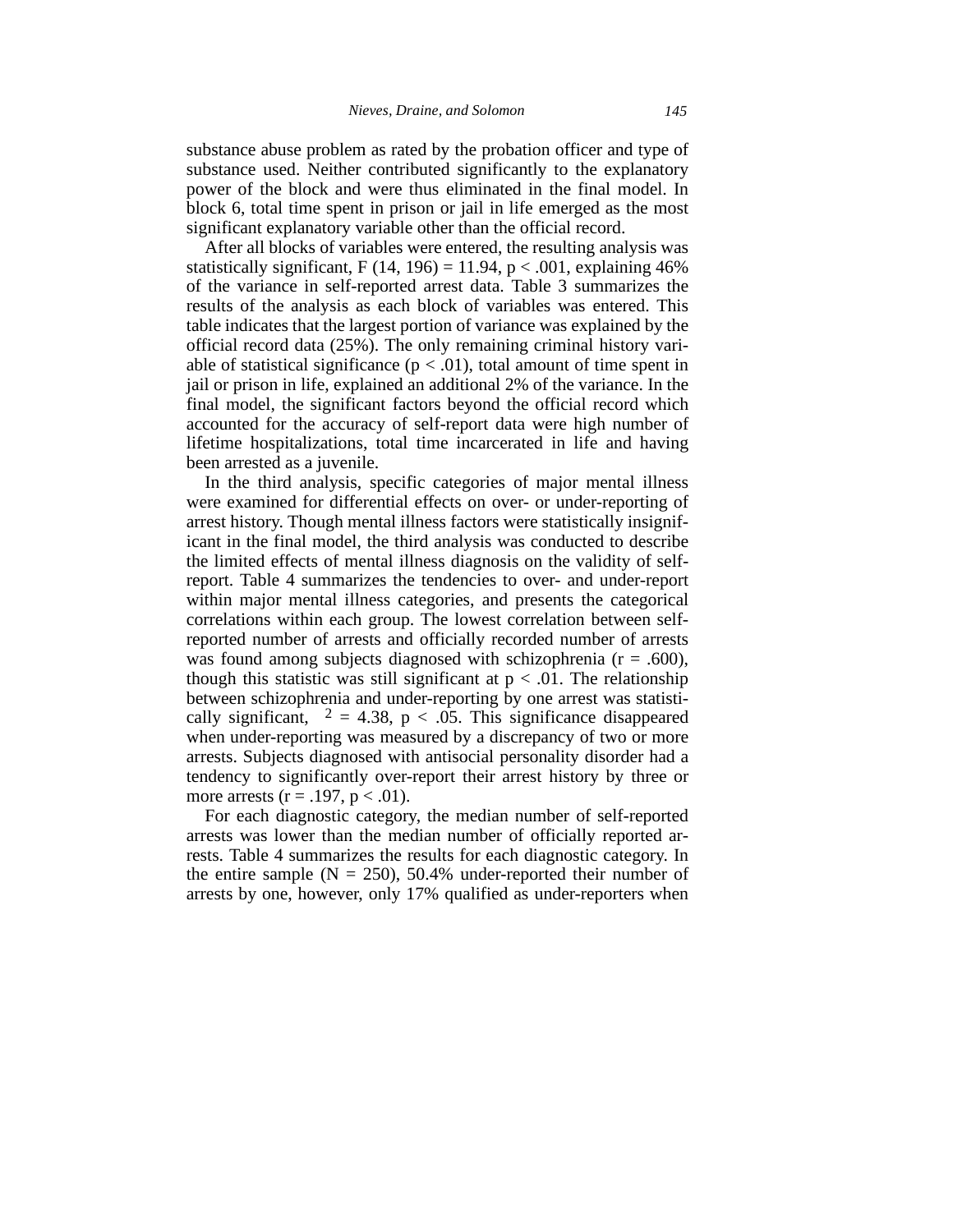| Table 4: Over- and Under-Reporting by Diagnostic Groups<br>v |               |                            |                     |          |                            |  |
|--------------------------------------------------------------|---------------|----------------------------|---------------------|----------|----------------------------|--|
|                                                              | Antisocial    | Depression                 | Schizophrenia Mania |          | All                        |  |
|                                                              | $n = 124$     | $n = 199$                  | $n = 68$            | $n = 18$ | $N = 250$                  |  |
| Correlation between<br>official and self-report<br>Median #  | $.707**$      | $.674**$                   | $.600**$            | $.669**$ | .669**                     |  |
| of recorded arrests                                          | 4.0           | 4.0                        | 5.0                 | 4.0      | 4.0                        |  |
|                                                              | $Range = 145$ | Range = $145$ Range = $30$ |                     |          | Range = $30$ Range = $145$ |  |
| Median # of                                                  |               |                            |                     |          |                            |  |
| self-reported arrests                                        | 3.0           | 2.0                        | 4.0                 | 3.0      | 3.0                        |  |
|                                                              | $Range = 76$  | $Range = 76$               | $Range = 76$        |          | Range = $76$ Range = $76$  |  |
| Over-reporters by 1                                          | 37.8%         | 29.1%                      | 29.3%               | 30.5%    | 29.5%                      |  |
| Under-reporters by 1                                         | 46.2%         | 46.3%                      | 56.4%               | 55.8%    | 50.4%                      |  |
| Over-reporters by 2                                          | 34.2%         | 25.1%                      | 25.0%               | 27.2%    | 24.6%                      |  |
| Under-reporters by 2                                         | 14.9%         | 15.1%                      | 21.9%               | 18.5%    | 19.2%                      |  |
| Over-reporters by 3                                          | 29.8%         | 22.3%                      | 21.9%               | 22.8%    | 21.4%                      |  |
| Under-reporters by 3                                         | 14.0%         | 13.4%                      | 18.8%               | 16.3%    | 17.0%                      |  |

this variable was measured as under-reporting by three or more arrests. Similarly, 29.5% over-reported their lifetime arrests by one. This number decreased to 21% when over-reporting was measured by a discrepancy of three or more.

#### *DISCUSSION*

Among sociodemographic characteristics, males with less education reported more lifetime arrests, consistent with established trends regarding the characteristics of criminality. The official criminal record of arrests accounted for most of the self-reported criminal activity, reflecting the high correlation between self- and official-report found in this sample and comparable to that found in general offender populations, suggesting that neither mental illness nor substance abuse factors contribute to self-report error in a psychiatric offender population beyond that found in a general offender population.

A high number of lifetime hospitalizations significantly contributed to explaining self-report validity. The reason for the contributory power of this variable may be associated with the utilization of hospitaliza-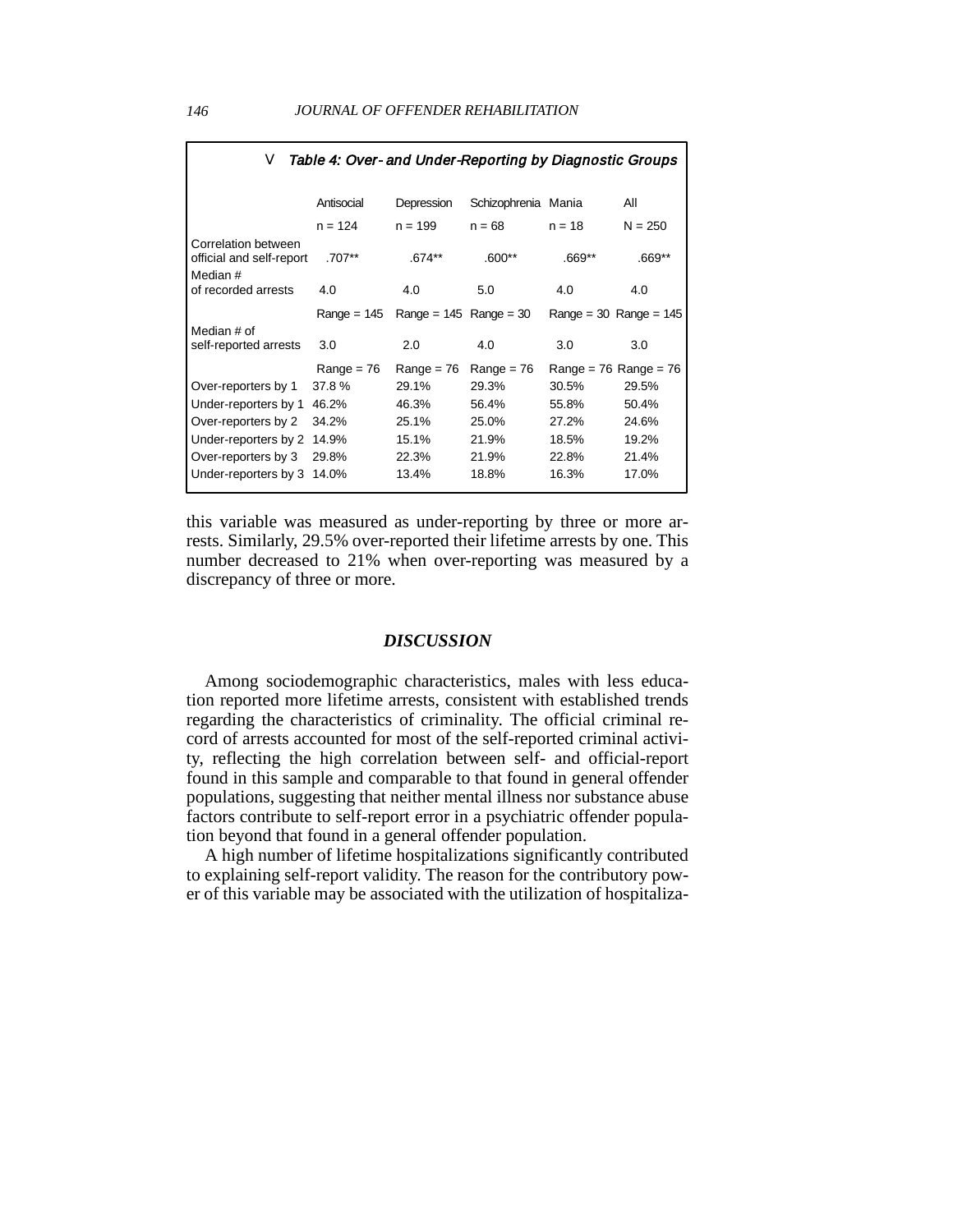tion as a response to some disruptive mental health symptoms, rather than arrest. If a particular individual is more likely to be hospitalized than incarcerated for symptomatic behaviors, his/her arrest rate will be lower. As variables with low frequencies are easier to recall than variables with high frequencies, (Maddux & Desmond, 1975) a low number of arrests will be self-reported with greater accuracy. Therefore, individuals with more hospitalizations tend to have fewer arrests, making it easier to recall the number of arrests. High number of hospitalizations is significantly correlated with having a lifetime diagnosis of schizophrenia (r = .261, p < .01) and mania, (r = .157, p < .05), suggesting that in this sample, these diagnostic categories are more likely to experience repeated hospitalizations.

Total time spent in prison or jail in life emerged as the most significant explanatory variable other than the official record. As demonstrated by Farrington (1973), petty crimes and misdemeanors tend to be committed more frequently, and thus are not reported with the accuracy of more memorable, felonious crimes. As longer prison/jail terms may be taken as indicators of more serious crimes, it is possible that those who have spent more time in jail or prison have more accurate recall due to a smaller number of arrests, although for more serious crimes. Time in jail or prison may also function to decrease the number of arrests by incapacitating the offender and decreasing the offender's opportunity to incur additional charges. Few members of this sample experienced long periods of incarceration, with 67.3% incarcerated for up to a year, 25% experiencing incarceration for one to five years, 8% for five to ten years, and 3% for more than ten years with twenty years being the maximum time reported in this sample.

In the second analysis, specific categories of major mental illness most likely to effect over- or under-reporting of arrest history were examined. The findings did not support Convit's (1990) findings, which, in a psychiatric sample, all nine subjects diagnosed with schizophrenia over-reported their arrest history. In this sample, subjects diagnosed with schizophrenia and mania were slightly more likely to under-report their arrest history than subjects diagnosed with either depression or antisocial personality disorder. Under-reporting may affect validity as a function of social desirability and the attempt to present one's self in the best light. All diagnostic groups featured more under-reporters than over-reporters. In this sample, it is likely that much of the under-reporting may also be attributed to measure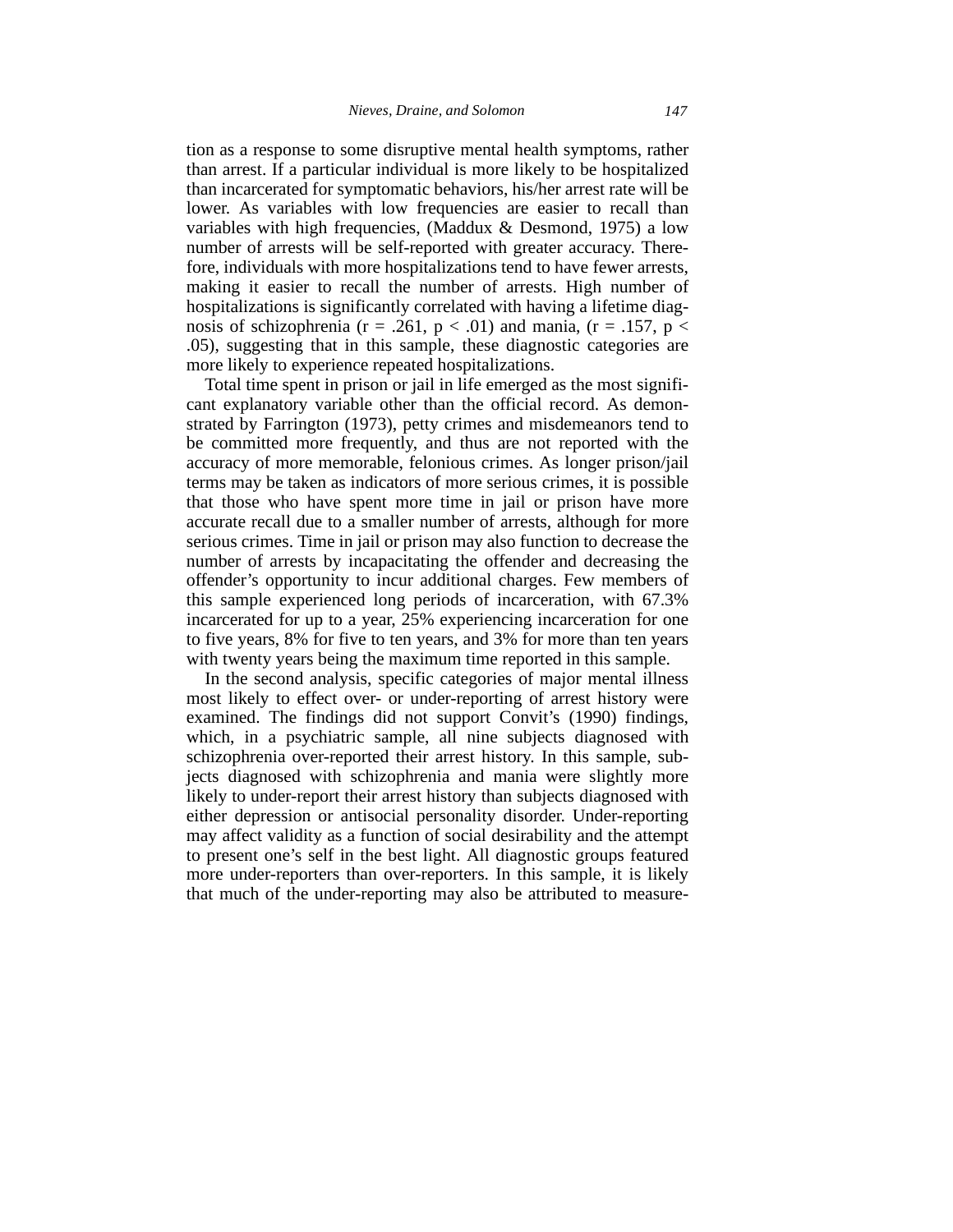ment error, as the percent of under-reporters in the entire sample is reduced to 17% from 50% when under-reporters are identified as omitting three or more arrests. The percentage of over-reporters, however, is not diminished when measured ordinally.

The lack of an association of mental health, substance abuse or treatment factors with discrepancies between official record and selfreport arrest history data suggests that offenders who feature these characteristics are no more or no less competent than offenders in the general population to provide accurate, useful self-report data regarding their criminal activity. The correlations between official record and self-report arrest history data found in this sample are comparable to those found in studies examining the validity of self-report in general offender samples.

In the third analysis, specific categories of major mental illness were examined for differential effects on over- or under-reporting of arrest history. The only significant relationship that was found was between diagnosis of antisocial personality disorder and over-reporting. As diagnosis of antisocial personality disorder and number of juvenile arrests was correlated in this sample  $(r = .202, p < .01)$ , it is likely that the subsample of under-reporters with antisocial personality disorder is not accurately differentiating juvenile from adult arrests, resulting in an inflated number of self-reported adult arrests. Given the clinical characteristics of antisocial personality disorder, these individuals may also have less internal motivation to meet social desirability standards, and with a pathological candor, will report a wide range of criminal activities without feeling pressure to minimize illicit or deviant behaviors. Another possible explanation is the greater tendency for anti-social personalities to adhere to a deviant identity construct which can be showcased in a research setting. For the entire sample, however, the general tendency was towards slight under-reporting.

The small margin of over-reporting is consistent with the known limitations of the official report data which may reflect fewer than the actual arrests. One of these limitations is the omission of juvenile arrests in the CHF. Another salient limitation of officially recorded arrests is the documentation of only those arrests occurring within the municipality. Overall, the rates of correlation between self-report and official report of arrest history for each diagnostic group and for the entire sample was comparable to those found in the general population when using similar measures. These findings further suggest that no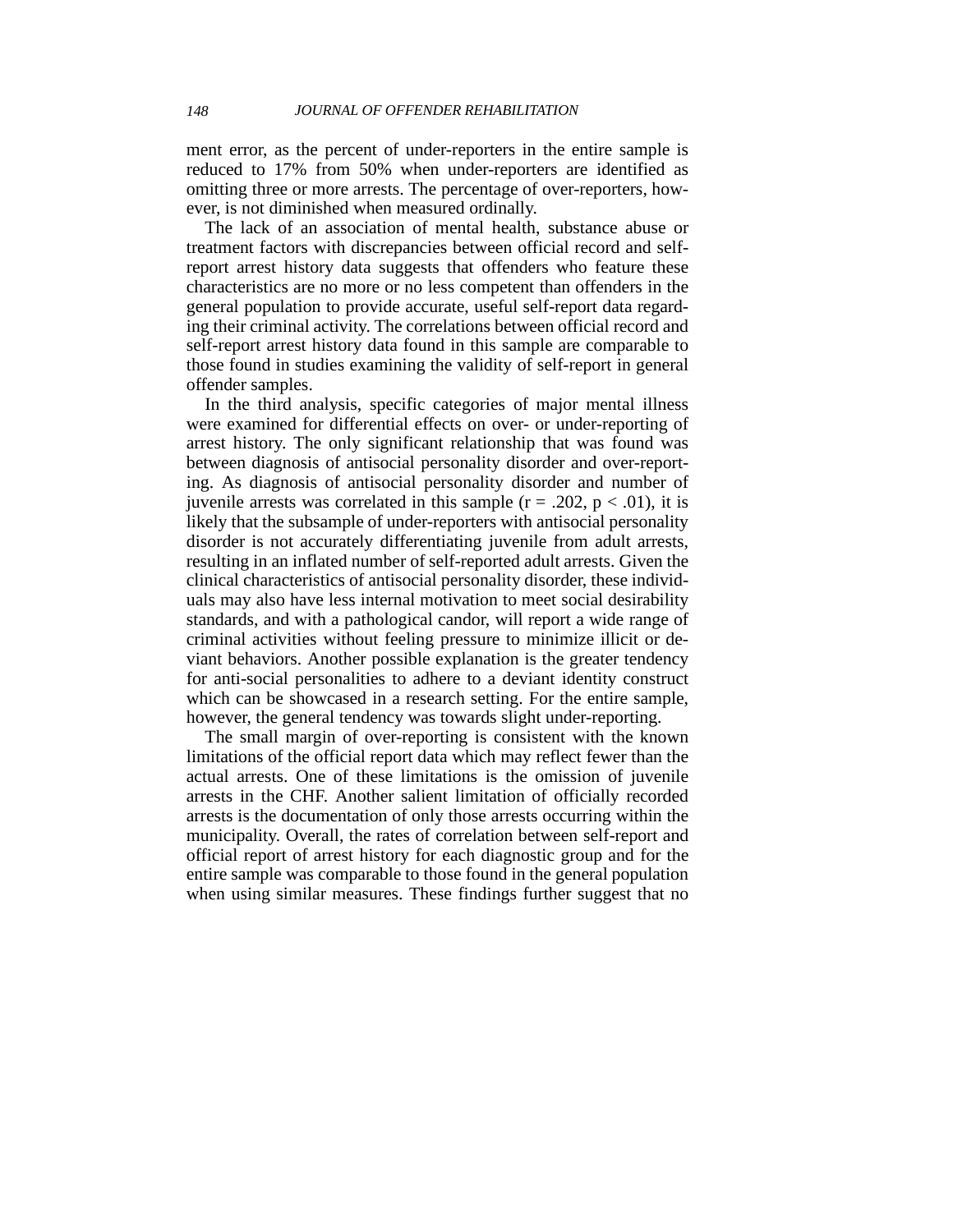additional error is contributed by either mental illness or substance abuse factors in a psychiatric offender population. This analysis supports arguments in favor of the validity of self-reported criminal history data documented in prior research and further, it incorporates the psychiatric offender population as equal stakeholders into the debate. Mental illness and substance abuse factors, historically generating skepticism regarding the validity of self-report data, appear to have little additional impact on the rates of error already associated with this method of data collection. In fact, substance abuse factors and mental illness factors are salient features of the entire population of adults on probation in the United States. In 1995, 61.2% of all probationers participated in some form of special supervision program, 8% of those in psychological or psychiatric counseling conditions and 37% of those in alcohol or drug treatment (Bonczar, 1997). The impact of mental illness and substance abuse factors on the validity of self-report can, therefore, be considered relevant to the general offender population which features these characteristics. Confidence in the capacity for the severely mentally ill to participate in social research as competent subjects and authorities on their own experiences is enhanced by these results which equate the quality and accuracy of psychiatric offender self report data with general offender self-report data.

#### **REFERENCES**

- Babor, T.F., Brown, J., & DelBoca, F.K. (1990).Validity of self-reports in applied research on addictive behaviors: Fact or fiction? *Behavior Assessment*, *12*, 5-31.
- Bonczar, T. Characteristics of adults on probation, 1995. (1997). Bureau of Justice Statistics Special Report. December. Washington, D.C.: US Department of Justice.
- Bovings, L., Helzer, J., Croughan, J., & Ratcliff, K. (1981). National Institute of Mental Health Diagnostic Interview Schedule. *Archives of General Psychiatry*, *38*, 381-389.
- Bucholz, K.K., Marion, S.L., Shayka, J.J., Marcus, S.C., & Robins, L.N. (1996). A short computer interview for obtaining psychiatric diagnoses. *Psychiatric Services*, *47*, 293-297.
- Convit, A., O'Donnell, J., & Volavka, J. (1990). Validity of self-reports of criminal activity in psychiatric inpatients. *Journal of Nervous and Mental Disease*, *178*, 45-51.

Farrington, D. (1973). Self-reports of deviant behavior: Predictive and stable? *Journal of Criminal Law and Criminology*, *64*(1): 99-110.

Farrington, D. (1996). Self-reported delinquency and a combined delinquency seri-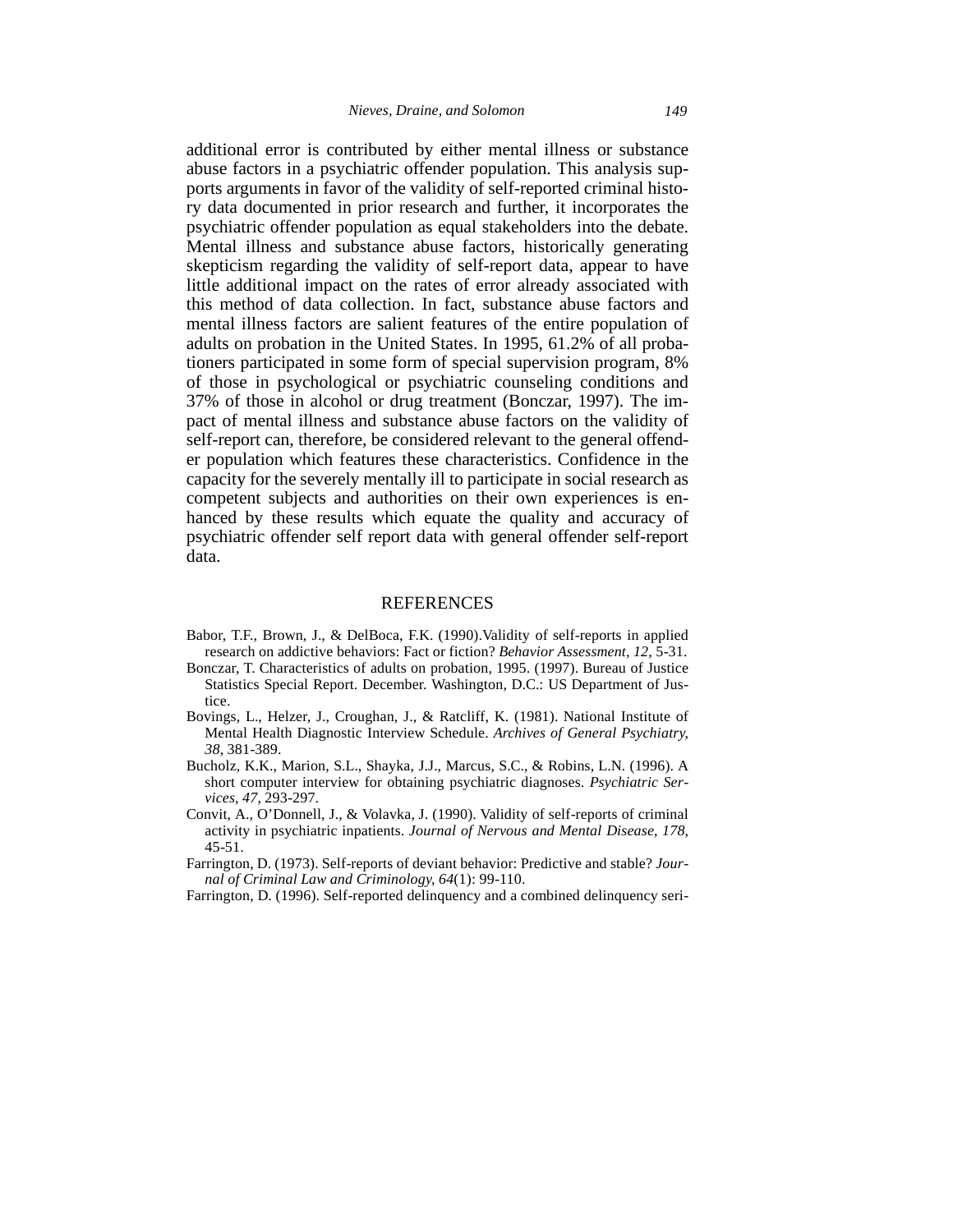ousness scale based on boys, mothers, and teachers: Concurrent validity and predictive validity for African-Americans and Caucasians. *Criminology*, *34*, 493-514.

- Feucht, T.E., Stephens, R.C., & Walker, M.L. (1994). Drug use among juvenile arrestees: A comparison of self-report, urinalysis and hair assay. *Journal of Drug Issues*, *24*, 99-116.
- Hardt, R., & Hardt, S. (1997). On determining the quality of the delinquency selfreport method. *Journal of Research in Crime and Delinquency*, July: 247-257.
- Hindelang, M., Hirschi, T., & Weis, J. (1981). *Measuring delinquency*. Beverly Hills, CA: Sage
- Horney, J., & Marshall, I. An experimental comparison of two self-report methods for measuring lambda. *Journal of Research in Crime and Delinquency*, *29*(1): 102-121.
- Huizinga, D., & Elliott, D.S. (1986). Reassessing the reliability and validity of selfreport delinquency measures. *Journal of Quantitative Criminology*, *2*, 293-327.
- Maddux J., & Desmond, D. (1975). Reliability and validity of information from chronic heroin users. *Journal of Psychiatric Research*, *12*(2): 87-95.
- Mieczkowski, T. (1990). The accuracy of self-reported drug use: An evaluation and analysis of new data. In R. Weisheit (Ed.), *Drugs, crime and the criminal justice system*. pp. 275-302. Cincinnati: Anderson.
- Mieczkowski, T. (1997). *Hair testing a juvenile offender population* (NCJ 163925). National Institute of Justice: US Department of Justice.
- Shaner, A., Khalsa, M.E., Roberts, L., Wilkins, J., Anglin, D., & Hsieh, S. (1993). Unrecognized cocaine use among schizophrenic patients. *American Journal of Psychiatry*, *150*, 758-762.
- Short, J.F., & Nye, F.I. (1957). Reported behavior as a criterion of deviant behavior. *Social Problems*, *5*, 207-213.
- Spengler, P., & Wittchen, H.U. (1988). Procedural validity of standardized symptom questions of psychotic symptoms--a comparison of the DIS with two clinical methods. *Comprehensive Psychiatry*, *29*, 309-322.
- Weatherby, N., Needle, R., Cesari, H., Booth, R., McCoy, C., Watters, J., Williams, M., & Chitwood, D. (1994). Validity of self-reported drug use among injection drug users and crack cocaine users recruited through street outreach. *Evaluation and Program Planning*, *17*(4): 345-355.
- Weiss, R., Najavits, L., Greenfield, S., Soto, J., Shaw, S., & Wyner, D. (1998). Validity of substance use self-reports in dually diagnosed outpatients. *American Journal of Psychiatry*, *155*, 127-128.
- Wyner, G. (1977). Sources of response error in self-reports of behavior. *Dissertation Abstracts International*, *37*, 4653-4654.

#### AUTHORS' NOTES

Kim Nieves, MSW, is a Research Assistant and Doctoral Student at the School of Social Work, University of Pennsylvania. Her interests are the management of special offenders in the community, pre-release curriculum development for incarcerated offenders and international crime patterns. She currently serves as Research